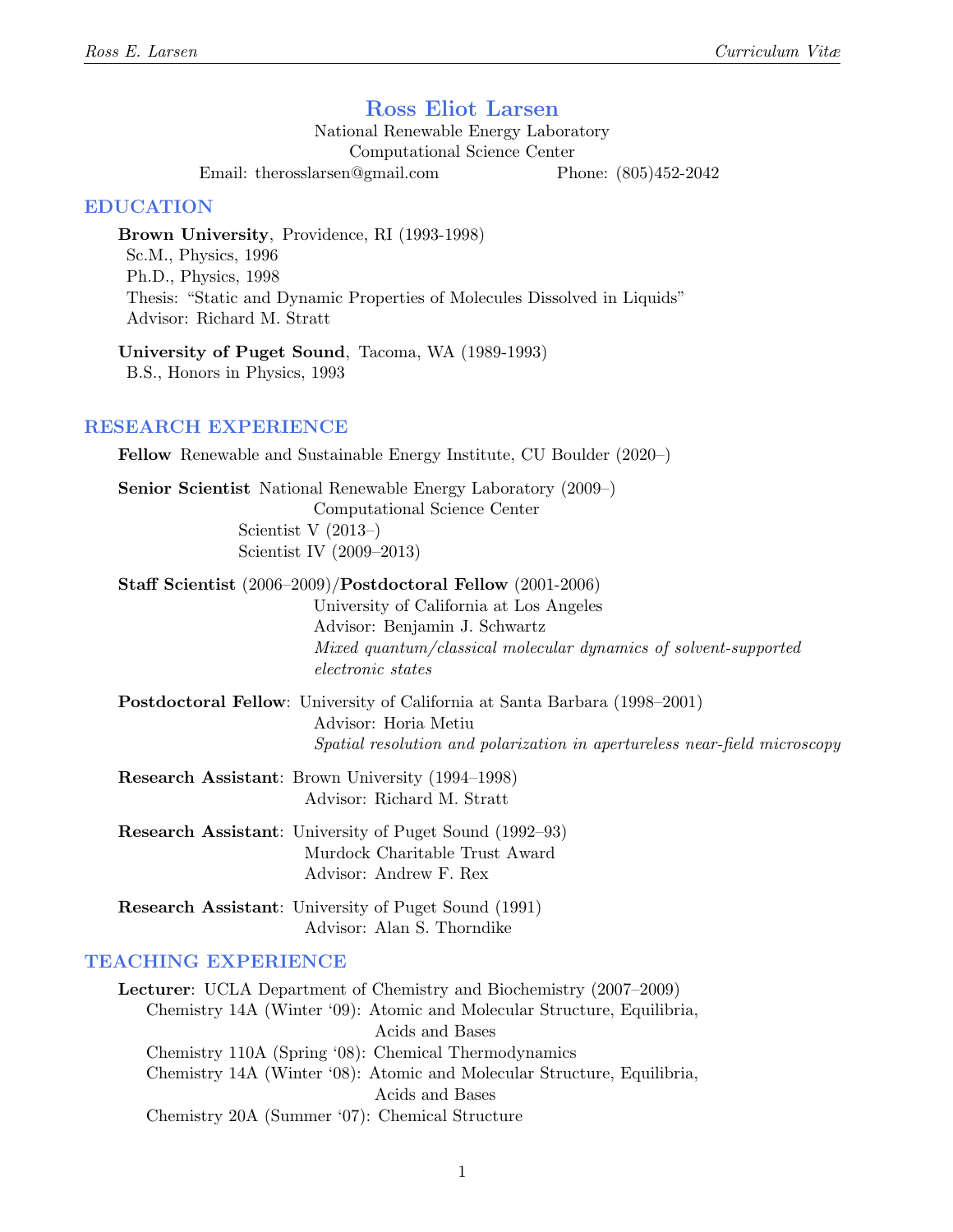Teaching Assistant: Brown University Physics Department (1993–1994)

Teaching Assistant: University of Puget Sound Physics Department (1990–1993)

Teaching Assistant: Summer School Mathematics (1990) Bellevue Public Schools, Bellevue, WA.

### PROFESSIONAL SERVICE AND ACTIVITIES

NREL Mentor for multiple DOE Computational Science Graduate Fellows and a NASA Graduate Fellow.

Reviewer for The Journal of Chemical Physics, The Journal of Physical Chemistry, Physical Chemistry Chemical Physics and other journals

Proposal reviewer for multiple U.S. Department of Energy programs

Organizer, UCLA CNSI NanoHour seminar series, 2004–2005

Member of American Chemical Society, 2004–

#### HONORS AND AWARDS

Alliance for Sustainable Energy Chairman's Award for Exceptional Performance, 2013

University of California at Los Angeles California Nanosystems Institute (2004–2005): CNSI/Hewlett–Packard Postdoctoral Fellowship

NSF Travel Award, CECAM Workshop on INM, 1999.

Brown University Potter Prize for Outstanding Dissertation in Chemistry, 1998.

Brown University Research Fellowship, 1998.

University of Puget Sound Seward Scholar, academic years 1991–1992 and 1992–1993.

University of Puget Sound Trustee Scholar, 1989–1993.

#### PUBLICATIONS

- 58. M.-A. Ha and R. E. Larsen, "Multiple Reaction Pathways for the Oxygen Evolution Reaction May Contribute to IrO2 (110)'s High Activity", J. Electrochem. Soc., 168, 024506 (2021).
- 57. X. He, R. E. Larsen, Z. Y. Shou, F. L. Chen, H. M. Yin, "Block Cracking in Surface Coatings of Polymeric Substrates", Eng. Fract. Mech., 233, 107073 (2020).
- 56. A. M. Alia, M.-A. Ha, G. C. Anderson, C. Ngo, S. Pylypenko, and R. E. Larsen, "The Roles of Oxide Growth and Sub-Surface Facets in Oxygen Evolution Activity of Iridium and Its Impact on Electrolysis." J. Electrochem. Soc., 10, F1243 (2019).
- 55. K. E. Watts, T. Nguyen, B. J. Tremolet de Villers, B. Neelamraju, M. A. Anderson, W. A. Braunecker, A. J. Ferguson, R. E. Larsen, B. W. Larson, Z. R. Owczarczyk, J. R. Pfeilsticker, J. E. Pemberton, E. L. Ratcliff, "Stability of push-pull small molecule donors for organic photovoltaics: spectroscopic degradation of acceptor endcaps on benzo $[1,2$ -b: 4,5-b']dithiophene core", J. Mat. Chem. A, 7, 19984-19995 (2019).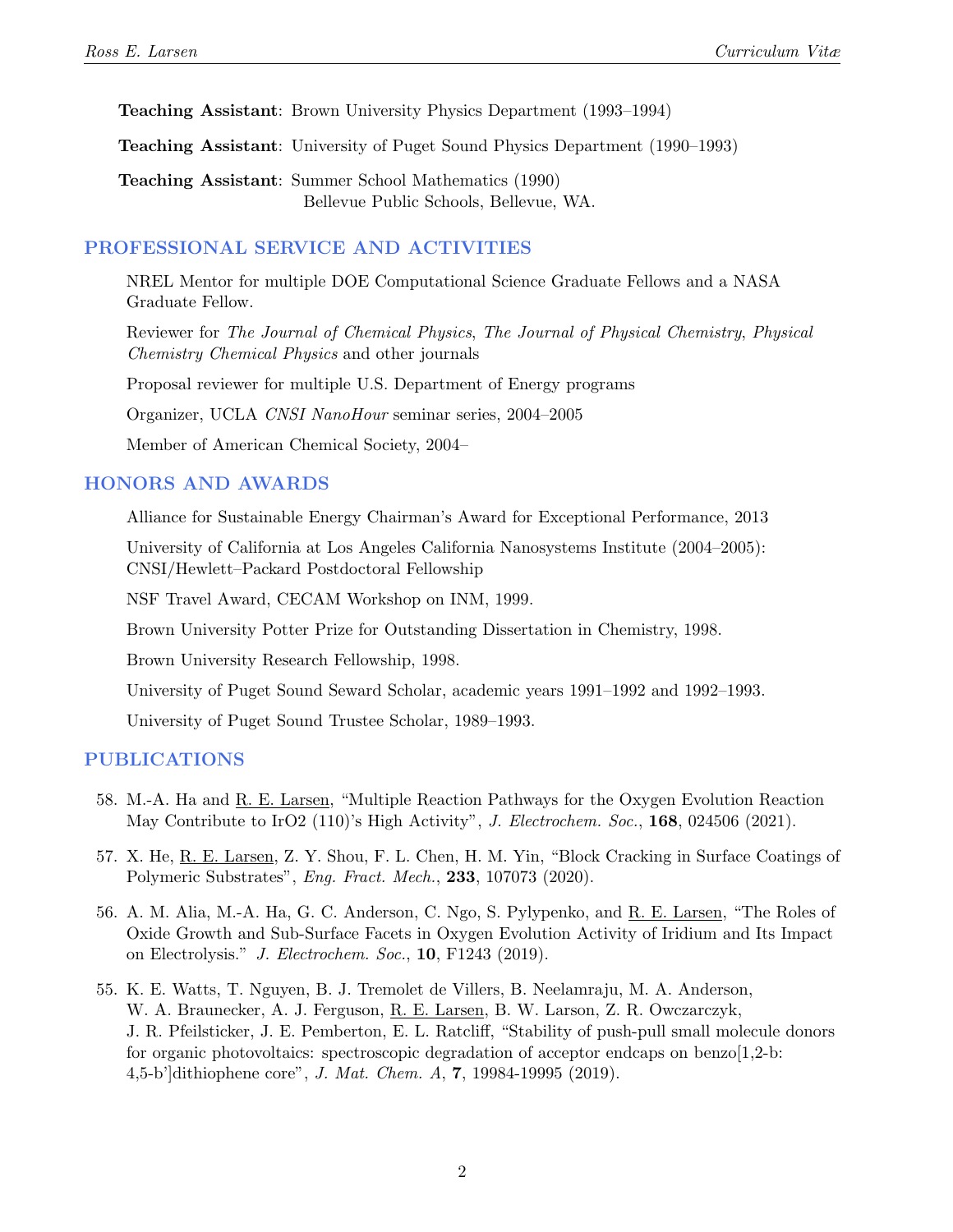- 54. P. C. St. John, C. Phillips, T. W. Kemper, A. N. Wilson, M. F. Crowley, M. R. Nimlos, R. E. Larsen, "Message-passing neural networks for high-throughput polymer screening", J. Chem. Phys., 150, 234111 (2019).
- 53. X. He, R. E. Larsen, F. L. Chen, H. M. Yin, "Residual Stress and Opening-Mode Fracture Analysis of Multilayered Structures Subjected to Thermal Loading", J. Eng. Mech. 145, 04019010 (2019).
- 52. X. He, R. Tirawat, and R. E. Larsen, (2018) "The Effect of Aging on the Delamination Fracture Energy of Glass Solar Reflectors", CO: National Renewable Energy Laboratory. NREL/TP-2C00-72309. https://www.nrel.gov/docs/fy18osti/72309.pdf
- 51. M. M. Henry, M. L. Jones, S. D. Oosterhout, T. .W. Kemper, R. E. Larsen, N. Kopidakis, M. F. Toney, D. C. Olson, and E. Jankowski, "Simplified models for accelerated structural prediction of conjugated polymers for organic photovoltaics", J. Phys. Chem. C, 121, 26528-26538 (2017).
- 50. C. Zhang, F. Chen, M. H. Gray, R. Tirawat and R. E. Larsen, "An elasto-plastic solution for channel cracking of brittle coating on polymer substrate", International Journal of Solids and Structures, 120, 125-136 (2017).
- 49. K. M. Pelzer, A. Vázquez-Mayagoitia, L. E. Ratcliff, S. Tretiak, R. A. Bair, S. K. Gray, T. Van Voorhis, R. E. Larsen, S. B. Darling, "Molecular Dynamics and Charge Transport in Organic Semiconductors: A Classical Approach to Modeling Electron Transfer", Chem. Sci., 8, 2597-2609 (2017).
- 48. T. W. Kemper, T. Gennett, R. E. Larsen, "Molecular dynamics simulation study of solvent and state of charge effects on solid phase structure and counterion binding in a nitroxide-radical containing polymer energy storage material", J. Phys. Chem. C,  $120$ ,  $25639-25646$  (2016).
- 47. R. E. Larsen, "Simple Extrapolation Method to Predict the Electronic Structure of Conjugated Polymers from Calculations on Oligomers", J. Phys. Chem. C, 120, 9650-9660 (2016).
- 46. T. W. Kemper, R. E. Larsen, T. Gennett, "Density of States and the Role of Energetic Disorder in Charge Transport in an Organic Radical Polymer in the Solid State", J. Phys. Chem. C, 119, 21369-21375 (2015).
- 45. S. D. Oosterhout, N. Kopidakis, Z. R. Owczarczyk, W. A. Braunecker, R. E. Larsen, E. R. Ratcliff, D. C. Olson, "Integrating Theory, Synthesis, Spectroscopy and Device Efficiency to Design Donor Materials for Organic Photovoltaics: A Case Study Including 12 Donors", J. Mater. Chem. A, **3**, 9777-9788 (2015).
- 44. C. Zhang, N. Waksmanski, V. M. Wheeler, E. Pan, R. E. Larsen, "The effect of photodegradation on effective properties of polymeric thin films: A micromechanical homogenization approach", *Int. J. of Eng. Sci.*, **94**, 1-22 (2015).
- 43. D. C. Bobela, B. K. Hughes, W. A. Braunecker, R. E. Larsen, and T. Gennett, "Close Packing of Nitroxide Radicals in Stable Organic Radical Polymeric Materials", J. Phys. Chem. Lett., 6, 1414-1419 (2015).
- 42. B. K. Hughes, W. A. Braunecker, A. J. Ferguson, T. W. Kemper, R. E. Larsen, T. Gennett, "Quenching of the perylene fluorophores by stable nitroxide radical-containing macromolecules", *J. Phys. Chem. B*, **118** 12541 (2014).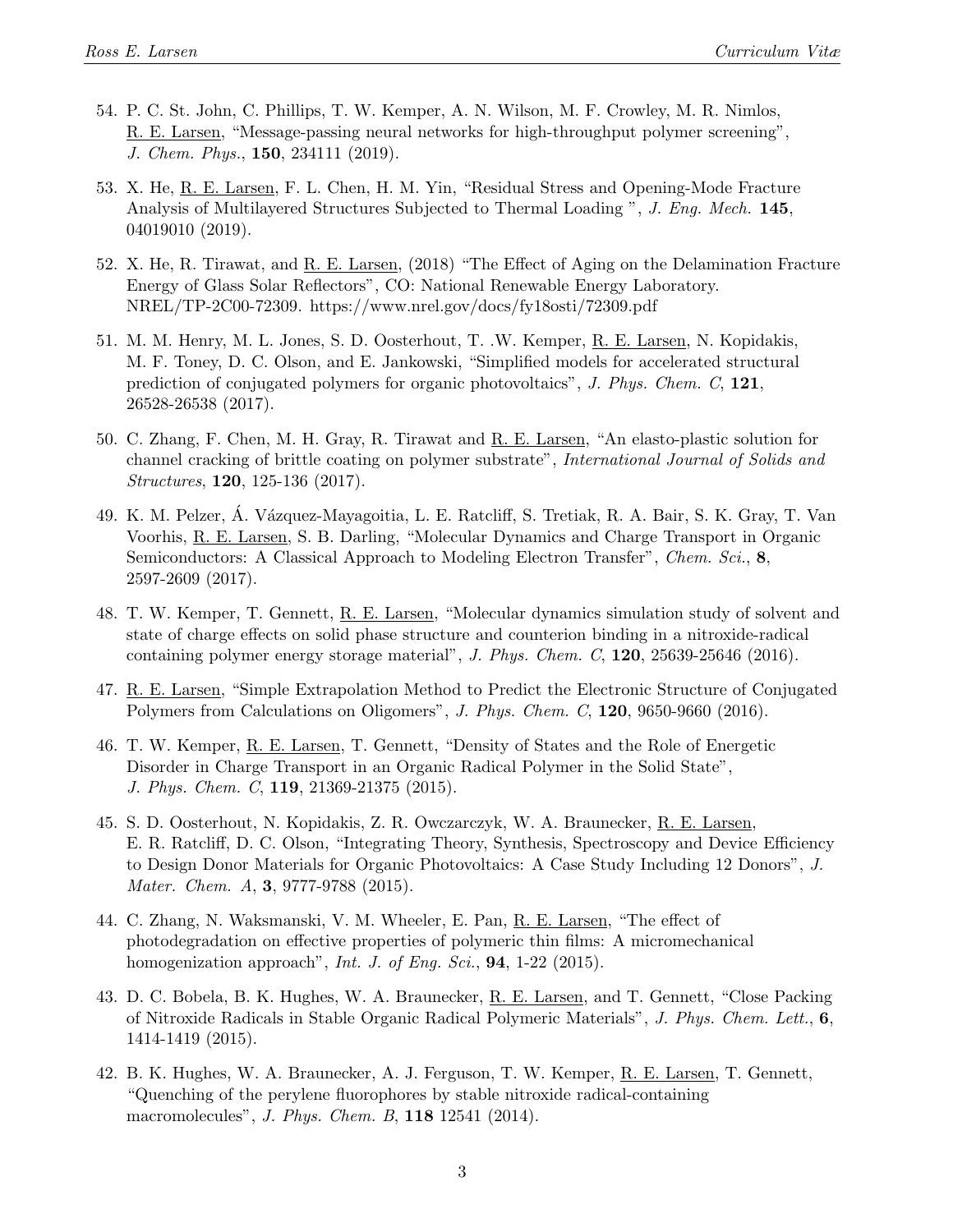- 41. T. W. Kemper, R. E. Larsen, T. Gennett, "Relationship between molecular structure and electron transfer in a nitroxyl-radical polymer energy storage material", J. Phys. Chem. C, 118 17213 (2014).
- 40. Z. R. Owczarczyk, W. A. Braunecker, S. D. Oosterhout, N. Kopidakis, R. E. Larsen, D. S. Ginley, D. C. Olson, "Cyclopenta[c]thiophene-4,6-dione-b organic photovoltaic donor materials", Adv. En. Mat., 1301821 (2014).
- 39. W. A. Braunecker, S. D. Oosterhout, Z. R. Owczarczyk, R. E. Larsen, N. Kopidakis, D. S. Ginley, B. W. Larson, O. V. Boltalina, S. H. Strauss, D. C. Olson, "Ethynylene-linked donor-acceptor alternating copolymers", Macromol., 46, 3367 (2013).
- 38. Z. R. Owczarczyk, W. A. Braunecker, A. Garcia, R. E. Larsen, A. M. Nardes, N. Kopidakis, D. S. Ginley, D. C. Olson,"5,10-Dihydroindolo[3,2-b]indole-Based Copolymers with Alternating Donor and Acceptor Moieties for Organic Photovoltaics", *Macromol.*, **46**, 1350 (2013).
- 37. J. R. Casey, R. E. Larsen, and B. J. Schwartz, "Resonance Raman and temperature-dependent electronic absorption spectra of cavity and noncavity models of the hydrated electron", Proc. Nat. Acad. Sci., **110**, 2712 (2013).
- 36. W. A. Braunecker, Z. R. Owczarczyk, A. Garcia, N. Kopdakis, R. E. Larsen, S. Hammond, D. S. Ginley, and D. C. Olson, "Benzodithiophene and Imide-Based Copolymers for Photovoltaic Applications", *Chem. Mat.*, **24**, 1346 (2012).
- 35. A. M. Nardes, A. J. Ferguson, J. B. Whitaker, B. W. Larson, R. E. Larsen, K. Maturová, P. A. Graf, O. V. Boltalina, S. H. Strauss, N. Kopidakis "Beyond PCBM: Understanding the photovoltaic performance of blends of indene-C60 multiadducts with poly(3-hexylthiophene)" Adv. Func. Mat.,  $22, 4115$  (2012).
- 34. W. J. Glover, R. E. Larsen, and B. J. Schwartz, "Simulating the formation of sodium:electron tight contact pairs: Watching the solvation of atoms in liquids one molecule at a time", J. Phys. Chem. A, 115, 5887 (2011).
- 33. R. E. Larsen, W. J. Glover, and B. J. Schwartz, "Response to Comments on 'Does the hydrated electron occupy a cavity?' " Science 331, 1387 (2011).
- 32. M. O Reese, A. M. Nardes, B. L. Rupert, R. E. Larsen, D. C. Olson, M. T. Lloyd, S. E. Shaheen, D. S. Ginley, G. Rumbles, and N. Kopidakis, "Photoinduced degradation mechanisms in polymer and polymer-fullerene active layers: Experiment and theory," Adv. Func. Mat., 20, 3476 (2010).
- 31. W. J. Glover, R. E. Larsen, and B. J. Schwartz, "The nature of sodium atoms/ $(Na^+, e^-)$ contact pairs in liquid tetrahydrofuran," J. Phys. Chem. B,  $114$ ,  $11535$  (2010).
- 30. R. E. Larsen, W. J. Glover, and B. J. Schwartz, "Does the hydrated electron occupy a cavity?," Science **329**, 65 (2010).
- 29. W. J. Glover, R. E. Larsen, and B. J. Schwartz, "First principles multi-electron mixed quantum classical simulations in the condensed phase II: The charge-transfer-to-solvent states of sodium anions in liquid tetrahydrofuran", J. Chem. Phys.,  $132$ ,  $144102$  (2010).
- 28. W. J. Glover, R. E. Larsen, and B. J. Schwartz, "First principles multi-electron mixed quantum classical simulations in the condensed phase I: An efficient Fourier grid method for solving the many-electron problem", *J. Chem. Phys.*, **132**, 144101 (2010).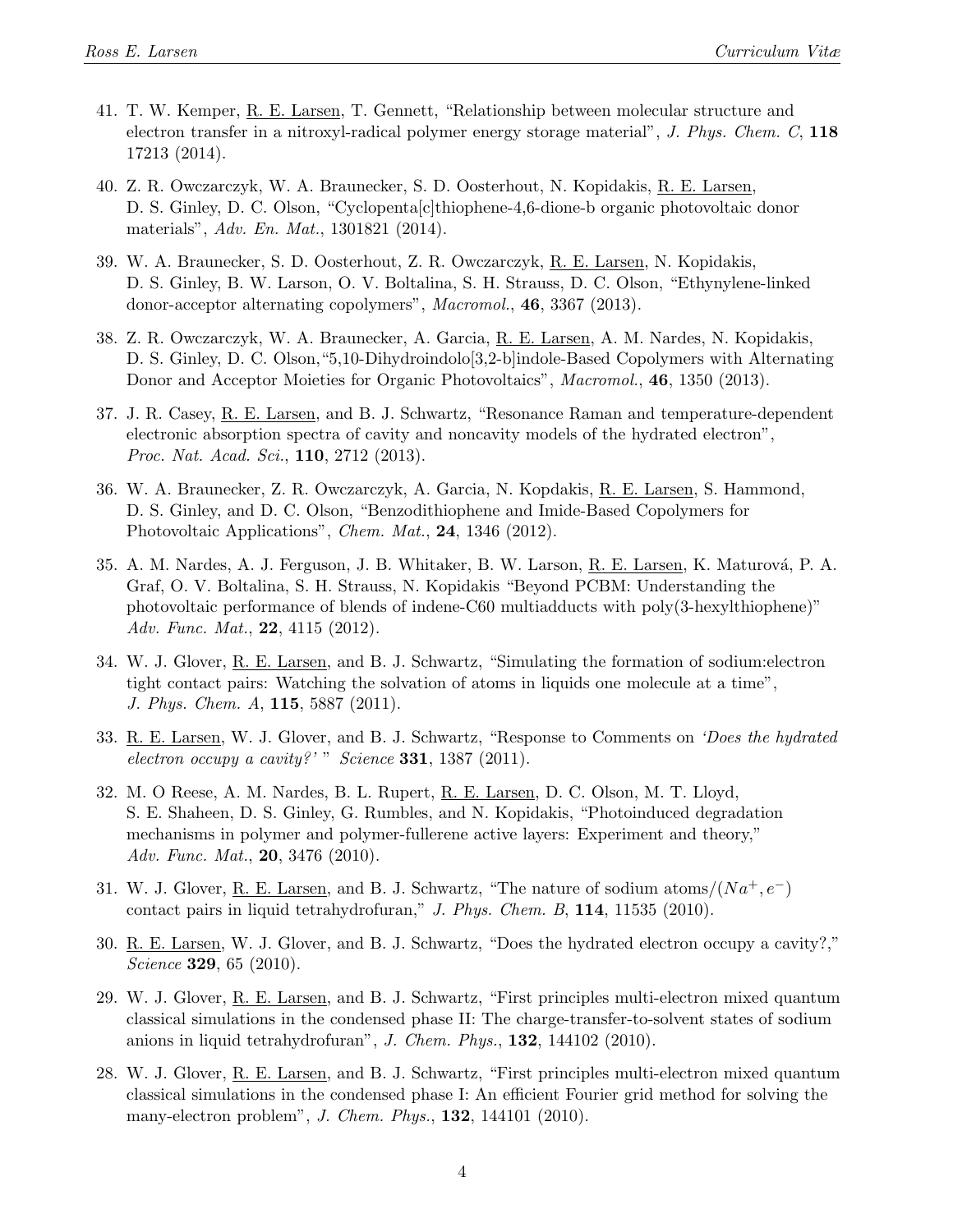- 27. W. J. Glover, R. E. Larsen, and B. J. Schwartz, "How does a solvent affect chemical bonds? Mixed quantum/classical simulations of chemical bond dynamics with a full CI treatment of the bonding electrons," J. Phys. Chem. Lett.1, 165 (2010).
- 26. R. E. Larsen, W. J. Glover, and B. J. Schwartz, "Comment on "An electron-water pseudopotential for condensed phase simulation [J. Chem. Phys. 86,3462 (1987)," J. Chem. Phys., 131, 037101 (2009).
- 25. R. E. Taylor, C. T. Carver, R. E. Larsen, S. Bai, O. Dmitrenko, and C. Dybowski, "Revisiting  $HgCl<sub>2</sub>$ : A Solution and Solid-State  $^{199}Hg$  NMR and ZORA-DFT Computational Study," J. Mol. Struct. 930, 99 (2009).
- 24. W. J. Glover, R. E. Larsen and B. J. Schwartz, "The Roles of Electronic Exchange and Correlation in Charge-transfer-to-solvent Dynamics: Many-electron Non-adiabatic Mixed Quantum/Classical Simulations of Photoexcited Sodium Anions in the Condensed Phase," J. Chem. Phys., 129, 164505 (2008).
- 23. I. A. Shkrob, W. J. Glover, R. E. Larsen, and B. J. Schwartz, "The Structure of the Hydrated Electron. II. A Mixed Quantum/Classical Molecular Dynamics/ Embedded–Cluster Density Functional Theory Study", J. Phys. Chem. A, 111, 5232 (2007).
- 22. M. C. Cavanagh, R. E. Larsen, and B. J. Schwartz, "Watching Na Atoms Solvate into Na+:e<sup>−</sup> Contact Pairs: Untangling the Ultrafast Charge–Transfer–to–Solvent Dynamics of Na<sup>−</sup> in Tetrahydrofuran (THF)", J. Phys. Chem. A, 111, 5144 (2007).
- 21. M. J. Bedard–Hearn, R. E. Larsen, and B. J. Schwartz, "Moving Solvated Electrons with Light: Nonadiabatic Mixed Quantum/Classical Molecular Dynamics Simulations of the Relocalization of Photoexcited Solvated Electrons in Tetrahydrofuran (THF)", J. Chem. Phys., 125, 194509 (2006).
- 20. R. E. Larsen, M. J. Bedard–Hearn, and B. J. Schwartz, "Exploring the Role of Decoherence in Condensed–Phase Nondiabatic Dynamics: A Comparison of Different Mixed Quantum/Classical Simulation Algorithms for the Excited Hydrated Electron", J. Phys. Chem. B, 110, 20055 (2006).
- 19. M. J. Bedard–Hearn, R. E. Larsen, and B. J. Schwartz, "Projections of Quantum Observables onto Classical Degrees of Freedom in Mixed Quantum–Classical Simulations: Understanding Linear Response Failure for the Photoexcited Hydrated Electron", *Phys. Rev. Lett.*97, 130403 (2006).
- 18. C. J. Smallwood, C. N. Mejia, W. J. Glover, R. E. Larsen, and B. J. Schwartz, "A Computationally Efficient Exact Pseudopotential Method. II. Application to the Molecular Pseudopotential of Tetrahydrofuran (THF) with an Excess Electron", J. Chem. Phys., 125, 074103 (2006).
- 17. C. J. Smallwood, R. E. Larsen, W. J. Glover, and B. J. Schwartz, "A Computationally Efficient Exact Pseudopotential Method. I. Analytic Reformulation of the Phillips–Kleinman Theory", J. Chem. Phys., 125, 074102 (2006).
- 16. R. E. Larsen and B. J. Schwartz, "Nonadiabatic Molecular Dynamics Simulations of Correlated Electrons in Solution. 2. A Prediction for the Observation of Hydrated Dielectrons with Pump–probe Spectroscopy", J. Phys. Chem. B, 110, 9692 (2006).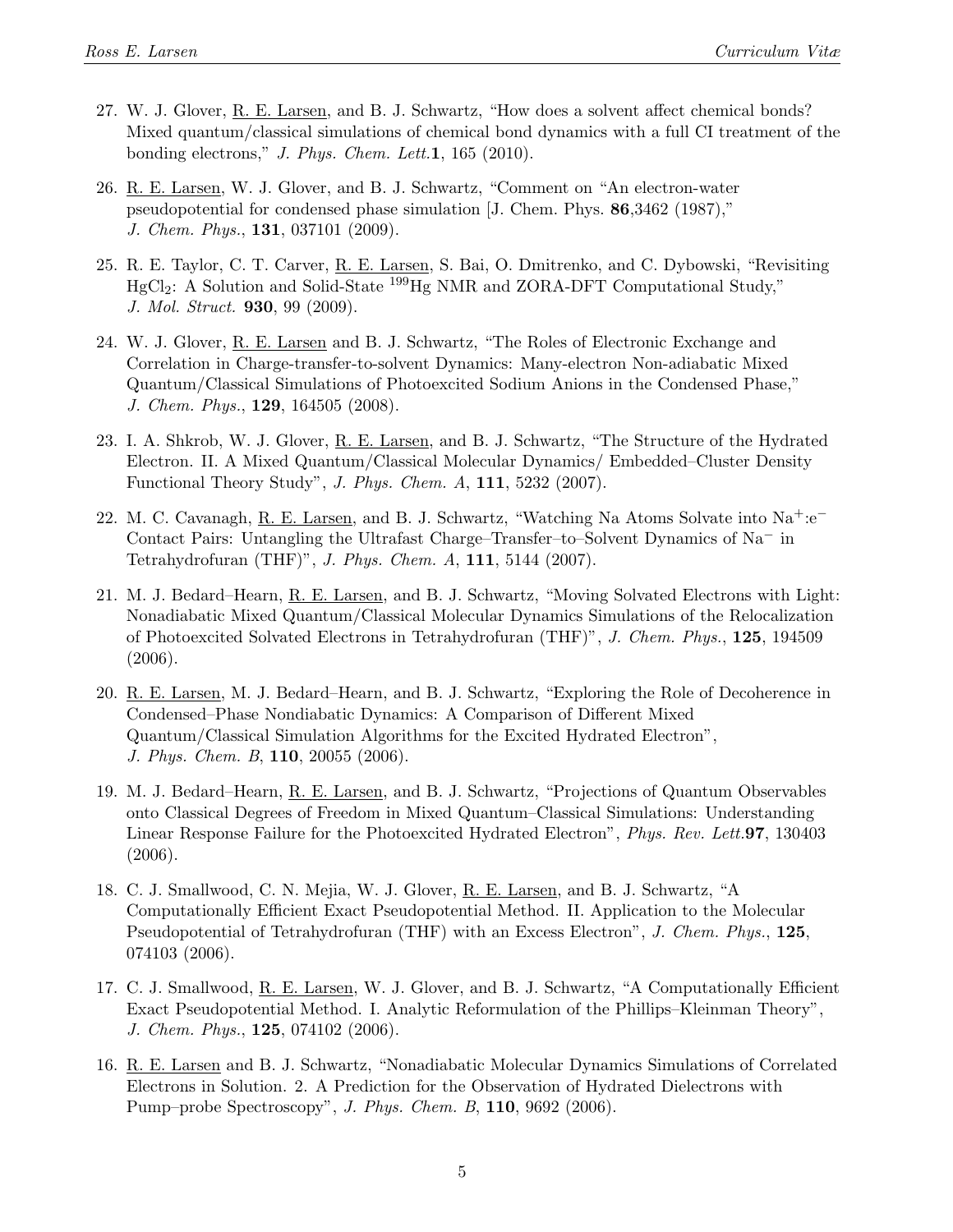- 15. R. E. Larsen and B. J. Schwartz, "Nonadiabatic Molecular Dynamics Simulations of Correlated Electrons in Solution. 1. Full Configuration–Interaction (CI) Excited–state Relaxation Dynamics of Hydrated Dielectrons", J. Phys. Chem. B, 110, 9681 (2006).
- 14. R. E. Larsen and B. J. Schwartz, "Full Configuration–Interaction Computer Simulation Study of the Thermodynamic and Kinetic Stability of Hydrated Dielectrons", J. Phys. Chem. B, 110, 1006 (2006).
- 13. M. J. Bedard–Hearn, R. E. Larsen, and B. J. Schwartz, "Mean–field Dynamics with Stochastic Decoherence (MF–SD): A New Algorithm for Nonadiabatic Mixed Quantum/Classical Molecular Dynamics Simulations with Nuclear–Induced Decoherence", J. Chem. Phys., 123, 234106 (2005).
- 12. M. J. Bedard–Hearn, R. E. Larsen, and B. J. Schwartz, "The Role of Solvent Structure in the Absorption Spectrum of Solvated Electrons: Mixed Quantum/Classical Simulations in Tetrahydrofuran", J. Chem. Phys., 122, 134506 (2005).
- 11. R. E. Larsen and B. J. Schwartz, "Mixed Quantum/Classical Molecular Dynamics Simulations of the Hydrated Dielectron: The Role of Exchange in Condensed–Phase Structure, Dynamics and Spectroscopy", *J. Phys. Chem. B*,  $108$ ,  $11760$  (2004).
- 10. M. J. Bedard–Hearn, R. E. Larsen and B. J. Schwartz, "Understanding Nonequilibrium Solute and Solvent Motions Through Molecular Projections: Computer Simulations of Solvation Dynamics in Liquid Tetrahydrofuran (THF)", J. Phys. Chem. B, 107, 14464 (2003).
- 9. C. J. Smallwood, W. B. Bosma, R. E. Larsen, and B. J. Schwartz, "The Role of Electronic Symmetry in Charge–Transfer–to–solvent (CTTS) Reactions: Quantum Non–Adiabatic Computer Simulation of Photoexcited Sodium Anions", J. Chem. Phys., 119, 11263 (2003).
- 8. R. E. Larsen and B. J. Schwartz, "Efficient Real-space Configuration-Interaction Method for Simulation of Multi-Electron Mixed Quantum/Classical Non-Adiabatic Molecular Dynamics in the Condensed Phase", J. Chem. Phys., 119, 7672 (2003).
- 7. M. J. Bedard-Hearn, R. E. Larsen, and B. J. Schwartz, "Hidden Breakdown of Linear Response: Projections of Molecular Motions in Nonequilibrium Calculations of Solvation Dynamics", J. Phys. Chem. A, 107, 4773 (2003).
- 6. R. E. Larsen and H. Metiu, "Resolution and Polarization in Apertureless Near-Field Microscopy", J. Chem. Phys., 114, 6851 (2001).
- 5. R. E. Larsen and R. M. Stratt, "Instantaneous Pair Theory for High-Frequency Vibrational Energy Relaxation in Fluids", J. Chem. Phys., 110, 1036 (1999).
- 4. R. E. Larsen and R. M. Stratt, "Mutual-nearest-neighbor pairs in fluids", Chem. Phys. Lett., 297, 211 (1998).
- 3. R. E. Larsen, E. F. David, G. Goodyear, and R. M. Stratt, "Instantaneous Perspectives on Solute Relaxation in Fluids: The Common Origins of Nonpolar Solvation Dynamics and Vibrational Population Relaxation", J. Chem. Phys., 107, 524 (1997).
- 2. R. E. Larsen, G. Goodyear, and R. M. Stratt, "Liquid Theory for the Instantaneous Normal Modes of a Liquid II. Solutions", J. Chem. Phys., 104, 2987 (1996).